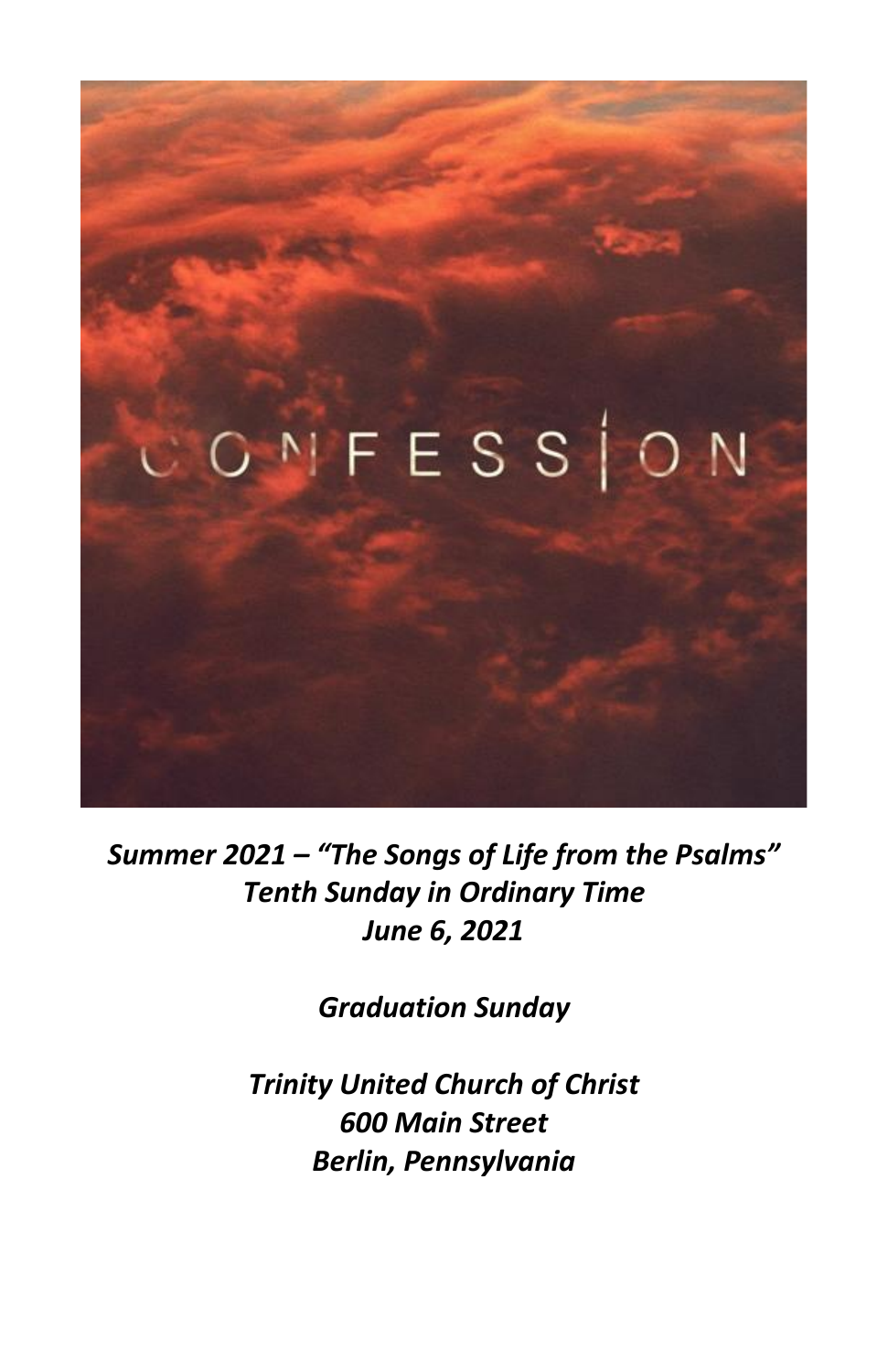#### **Prelude**

#### **\*The Doxology**

#### **\*Prayer of Preparation for Confession**

God of all mercy and consolation, come to the help of your people, turning us from our sin to live for you alone. Give us the power of your Holy Spirit that we may confess our sin, receive your forgiveness, and grow into the fullness of Jesus Christ, our Savior and Lord.

**Amen.**

#### **\*Corporate Confession**

Let us confess our sin in the presence of God and of one another.

#### Most merciful God,

**we confess that we are captive to sin and cannot free ourselves. We have sinned against you in thought, word, and deed, by what we have done and by what we have left undone. We have not loved you with our whole heart; we have not loved our neighbors as ourselves. For the sake of your Son, Jesus Christ, have mercy on us. Forgive us, renew us, and lead us, so that we may delight in your will and walk in your ways, to the glory of your holy name. Amen.**

**\*Word of Pardon**

**\*Hymn of Praise: No. 268** *God, Our Father, We Adore Thee*

#### **Honoring Our 2021 Graduates** [9:30 a.m.] *Scott Gindlesperger Kaitlyn Gindlesperger Jackson Hay Marshall Twombly*

#### **Word of God Psalm 130**

**<sup>1</sup>** Out of the depths I cry to you, O LORD! **<sup>2</sup> O Lord, hear my voice! Let your ears be attentive to the voice of my pleas for mercy! 3** If you, O LORD, should mark iniquities,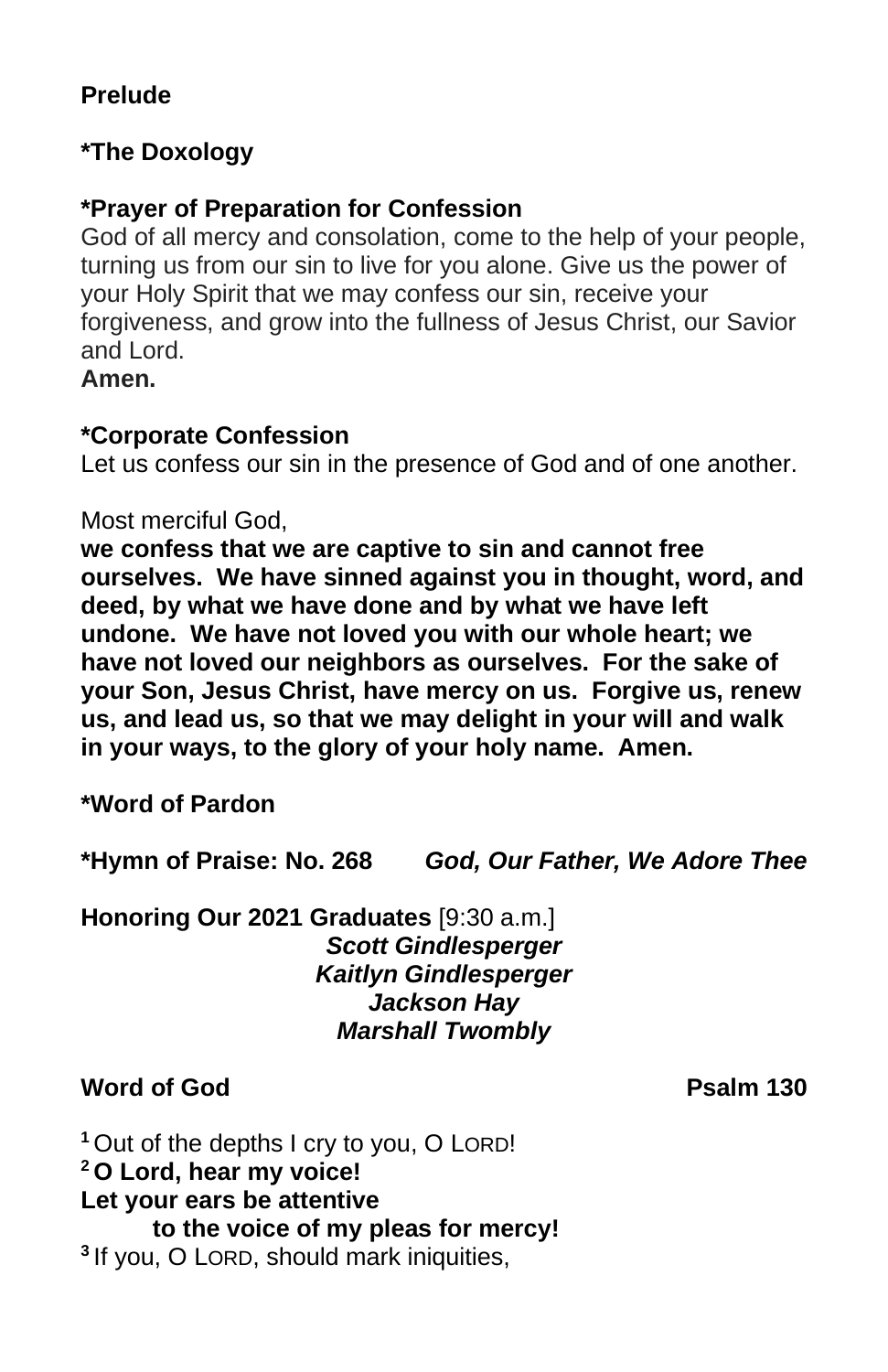O Lord, who could stand? **<sup>4</sup> But with you there is forgiveness, that you may be feared. 5** I wait for the LORD, my soul waits, and in his word I hope; **<sup>6</sup> my soul waits for the Lord more than watchmen for the morning, more than watchmen for the morning. <sup>7</sup>** O Israel, hope in the LORD! For with the LORD there is steadfast love, and with him is plentiful redemption. **<sup>8</sup> And he will redeem Israel from all his iniquities.** 

**Blessing of the Children to Sunday School** [9:30 a.m.]

**Pastoral Prayer**

**Song of Preparation** *Psalm 19*

**Preaching of the Word "PD"**

# *Out of the Depths*

**Prayer of Intercession Lord's Prayer** [using **debts** and **debtors**]

**\*Parting Hymn: No. 340** *I Lay My Sins on Jesus*

#### **\*Sung Dismissal and Blessing** *Now Unto Him Who Is Able*

Now unto Him who is able to keep you from falling. To make you stand in His presence blameless and with great joy. To the only God our Savior, Jesus Christ our Lord. Be the glory, and the majesty, dominion, and authority. Both now and forevermore, Amen. **Give Him the glory, and the majesty, dominion, and authority. Both now and forevermore, Amen!**

**\*Going Forth**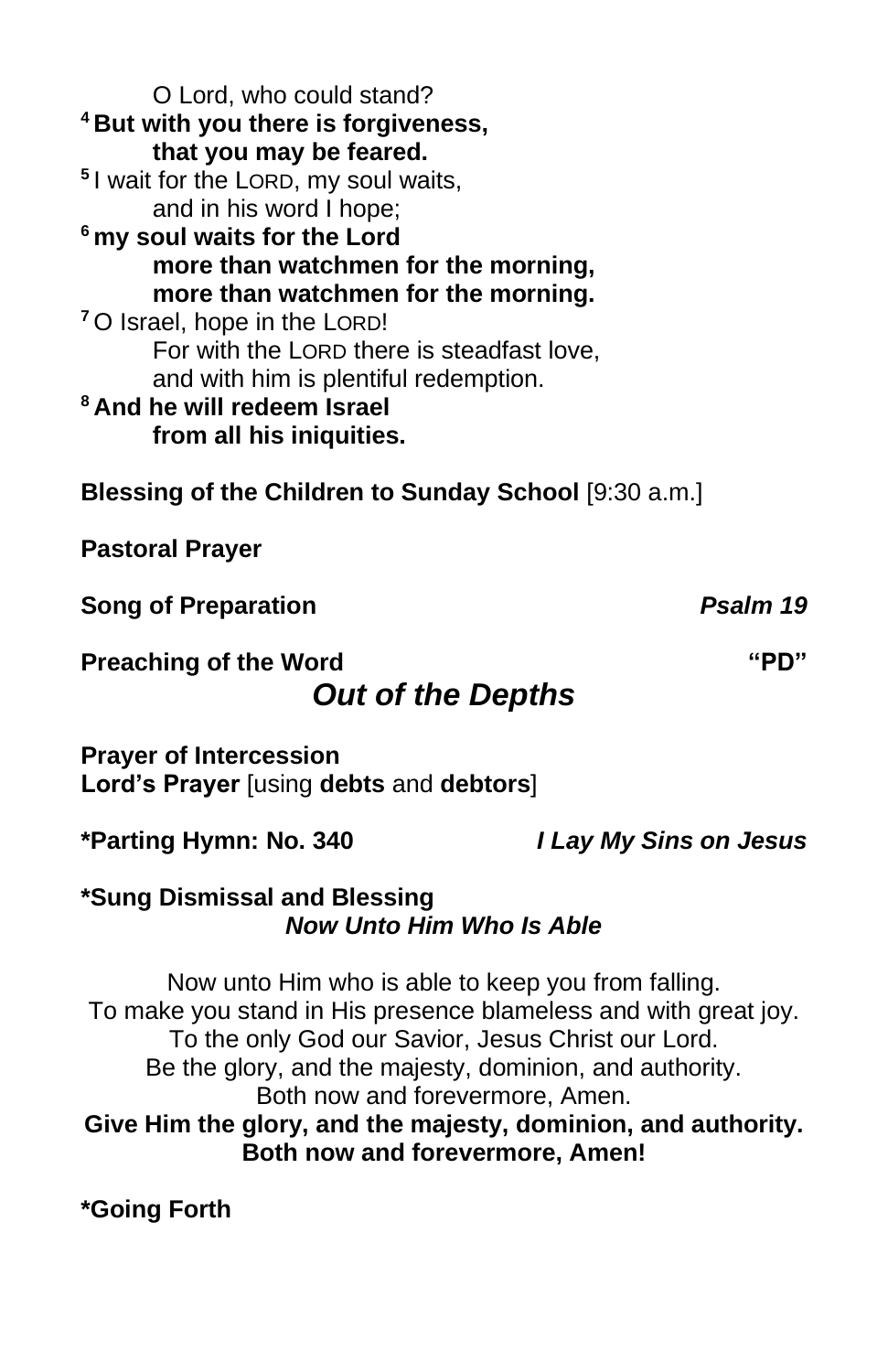# Psalm 19



1995 Mercy/Vineyard Publishing, CCLI Licences #11336142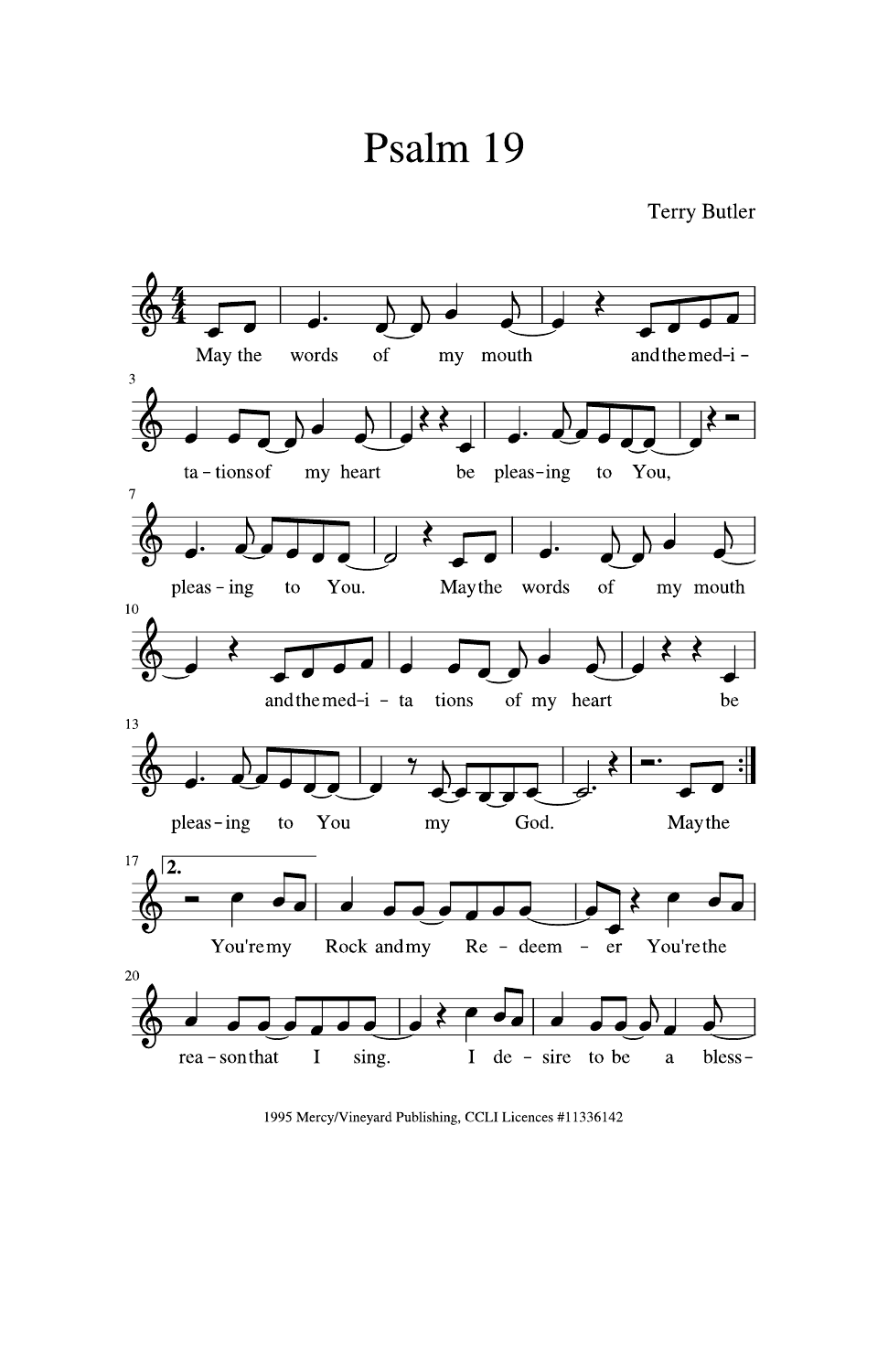











1995 Mercy/Vineyard Publishing, CCLI Licences #11336142

 $\overline{2}$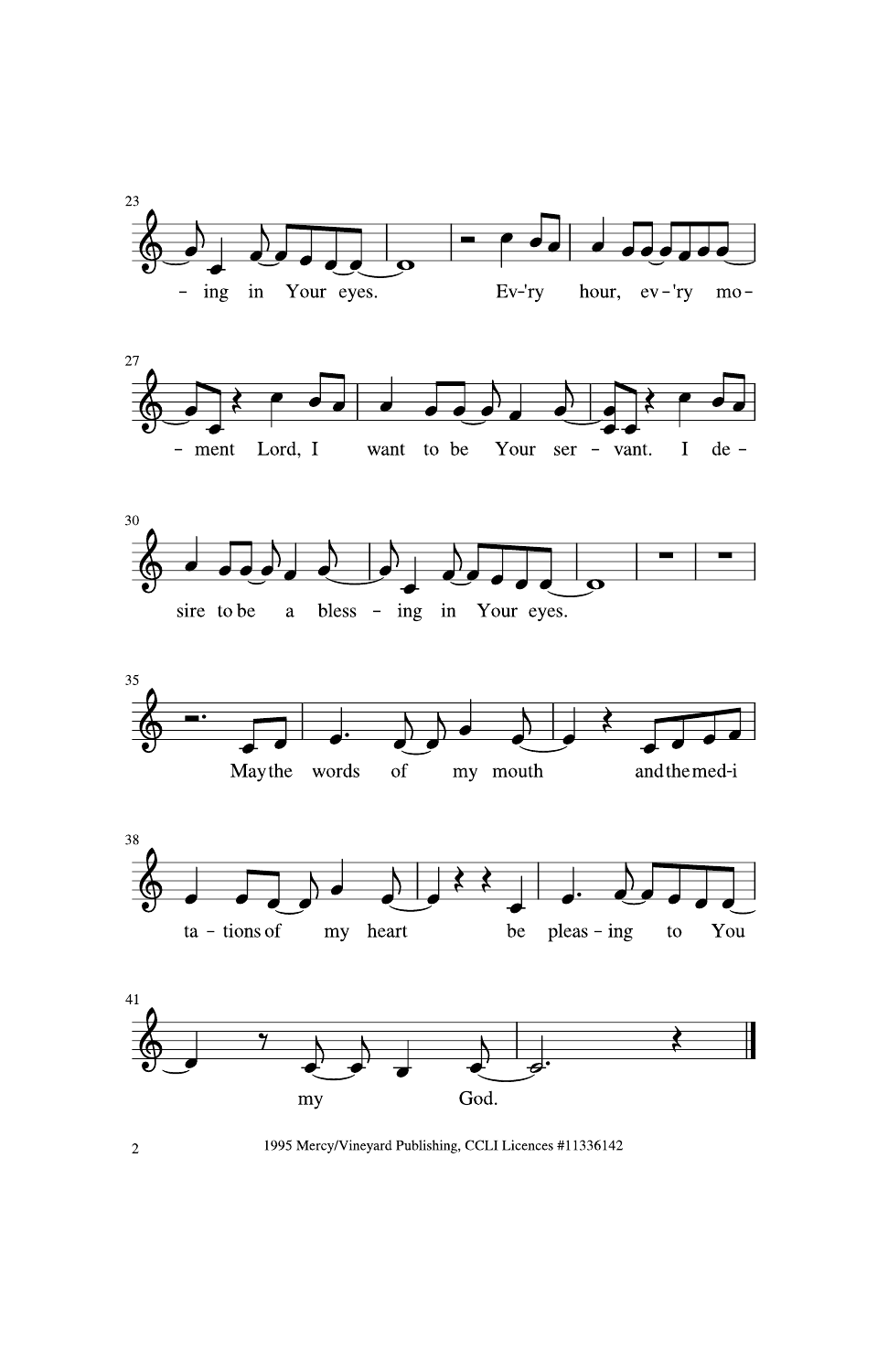# **The Saints In Action**

**Saturday** 9:00 a.m. Penn West Conference Next Sunday 8:00 a.m. Worship 9:30 a.m. Worship 9:45 a.m. Sunday School

# **Trinity Lutheran Church VBS**

Calling all kids ages Pre-K through 6th Grade to join in Discovery on Adventure Island!

Vacation Bible School will be held June 28th—July 2nd, 2021, from 6:00 PM—8:00 PM at Holy Trinity Lutheran Church. Please join us for the adventure that will include bible lessons, crafts, games, and a snack. Bring a friend!!!

Registration forms should be turned in to HT church office by June 21st.

If you choose to participate in this VBS, there are applications on the pew by the hymnals.

**Croner Education Loan Fund** – Applications are now available for all college students who would like to seek a "low" interest loan from the Croner Education Fund. Applications will be due to the church office by June  $30<sup>th</sup>$  for the coming academic year. Funds will be disbursed directly to your educational institution.

Vacation Bible School will be August 9<sup>th</sup> through Friday August 13<sup>th</sup> here at Trinity. This year we will be exploring the story of "Moses!" Amy Clark and Jean Hart are serving as directors. We are seeking "helpers" to guide students groups, crafts, music, and food! Please offer your talents to make this a memorable event of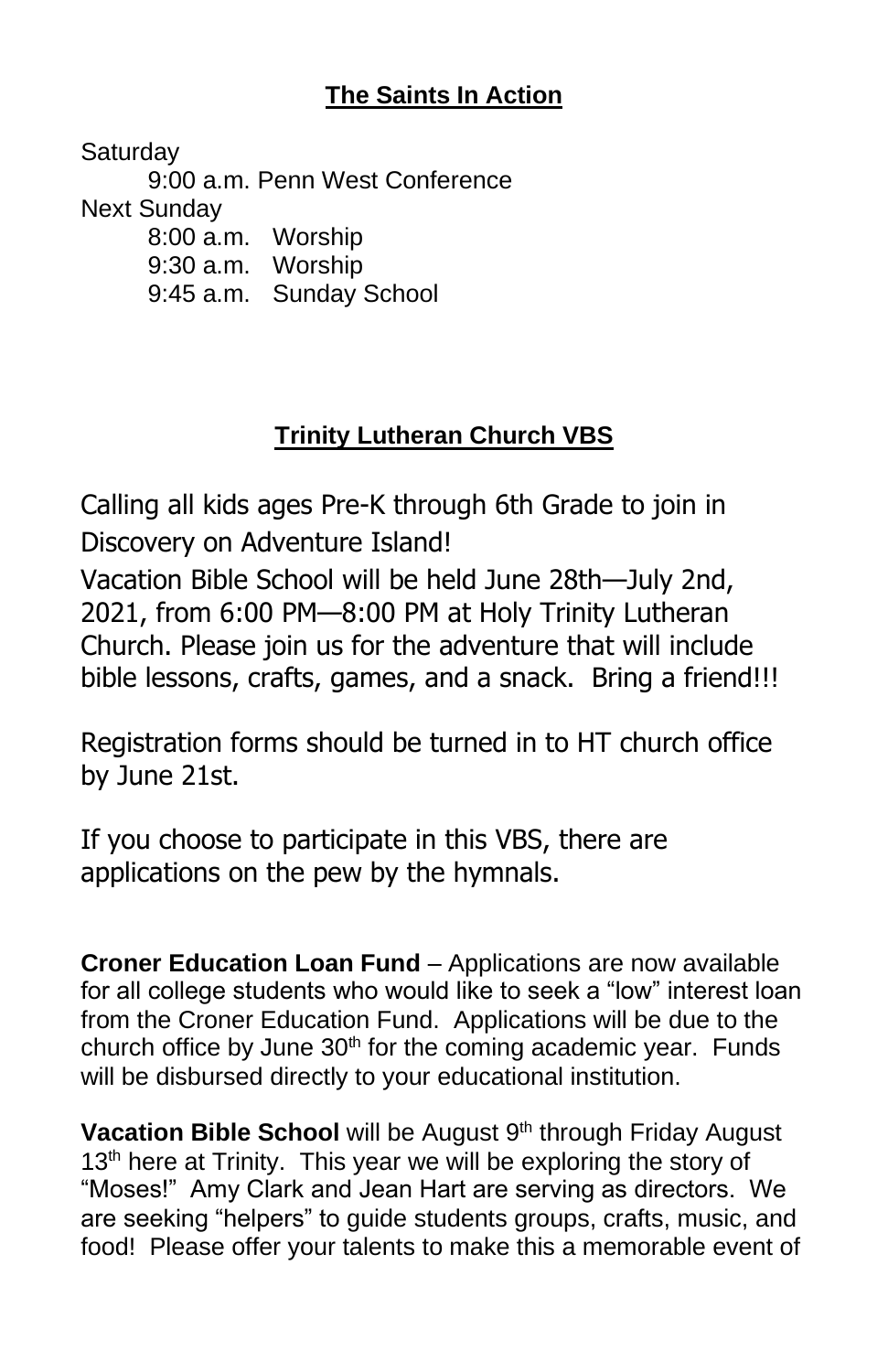summer 2021! We missed out on VBS last year due to COVID-19, we feel safe enough to engage with the children this summer.

**Children's Clearances –** The Church Office sent out letters requesting updated Children's Clearances. If you received a letter, please fulfill the request as soon as possible. For those helping with VBS if you are not sure if you have a current clearance, please call the church office. Pam has all of the information. THANK YOU!

#### **Consistory Announces Worship and Sunday School Schedule Change. . .** The Consistory has decided that as of Father's Day [June 20<sup>th</sup>] that the following schedule will become Trinity's time of worship and study:

#### *9:00 a.m. Sunday Worship 10:10 a.m. Sunday School*

This schedule recognizes that we share our pastor with Zion Lutheran, Meyersdale and allows him time to greet following worship and travel safely to Meyersdale. The schedule change coincides with the Governor's Orders that businesses and other gathering places may now be filled to 100%. We encourage folks to wear their masks, however we will not mandate it. The decision of the Consistory was unanimous in choosing this schedule.

**Church Picnic –**Church Picnic in the Grove on July 18<sup>th</sup> beginning at 12:30 p.m. We have invited the people of Zion Lutheran to join us so that we might get to know the other congregation that shares our pastor.

**Trinity Celebrates 250 Years** of ministry in 2027. We are starting to think about this celebration and how to commemorate this very special anniversary. Would you be willing to work with a team to create a plan for honoring this anniversary? Speak with Pastor of your interest.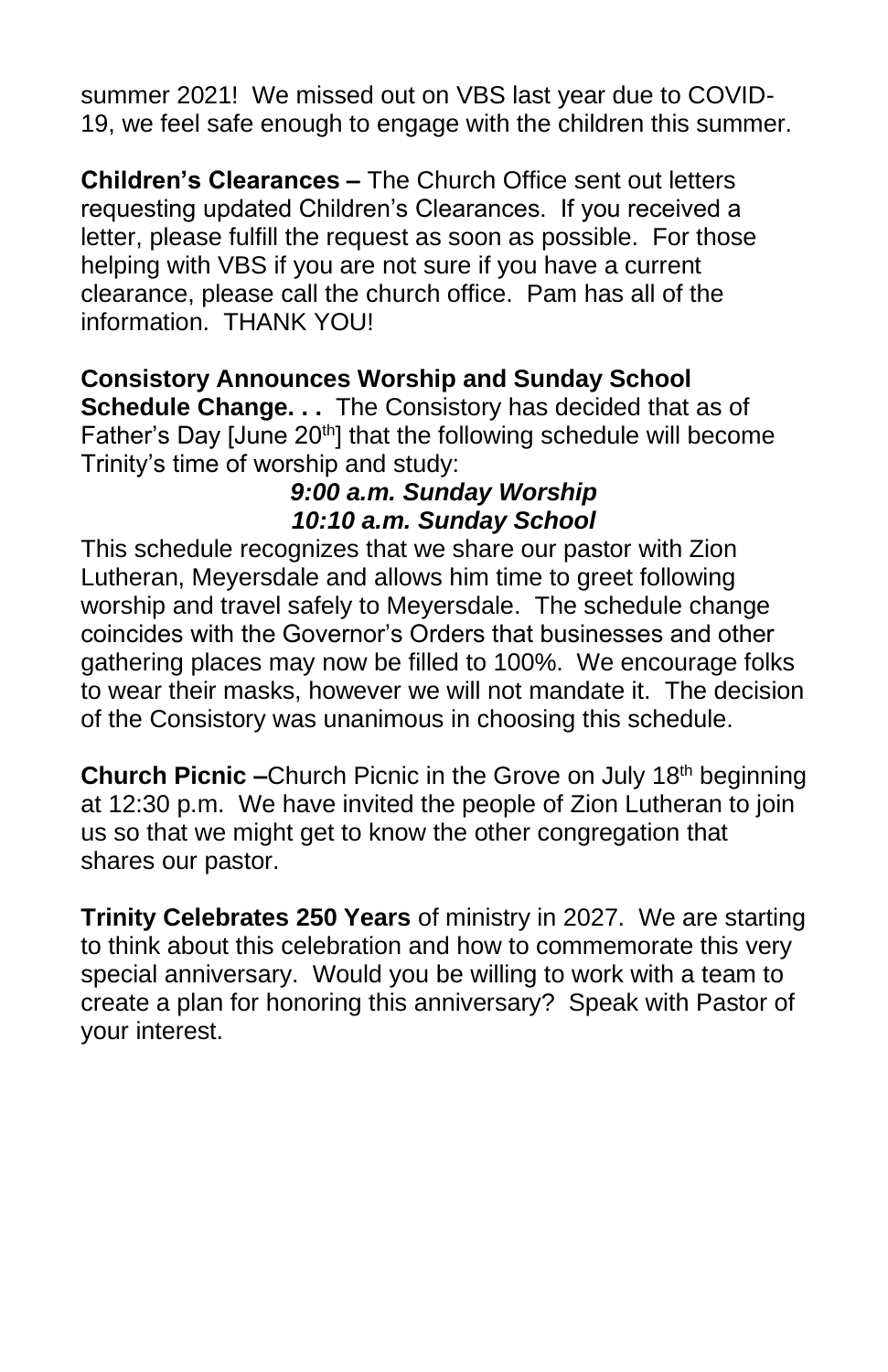

# **Those Remembered in prayer:**

God's guidance and protection for Armed Forces.

#### **Shut Ins:**

Roy Bucher, Helen Diest, Mary Forespring, Cynthia Kelly, Lois Krause, Deb Luteri, Lois Saylor, Dirkje Stellingwerf.

### **Healing Concerns:**

Mark Amyot, Donnie Baxter, Lindsey Stotler Cioci, Pam Crooks, John Durst, Susan Durst, Wilma Durst, Jane Fisher, Linda Gallick, Janet Gindlesperger, Kathryn Grimm, Brenda Leister, Larry McCullen, Bayley Mull, Charles & Glenda Paul, Nancy Schrock, Tyler Seifert, Dwight Smith, Robin Walker, Heather Weighley, Nancy Weighley, John Will, Karen Will, Kimberly Kay Roos Zimmerman.

# **Giving From 5/30/2021**

|              | Rec       | <b>Budget</b> | Over/Under |
|--------------|-----------|---------------|------------|
| General      | \$2885.00 | \$2434.93     | \$450.07   |
| Ben          | \$161.00  | \$213.46      | $-552.46$  |
| <b>Maint</b> | \$232.00  | \$163.46      | \$68.54    |
| <b>Total</b> | \$3278.00 | \$2811.85     | \$466.15   |

Benevolence includes Food Pantry of \$15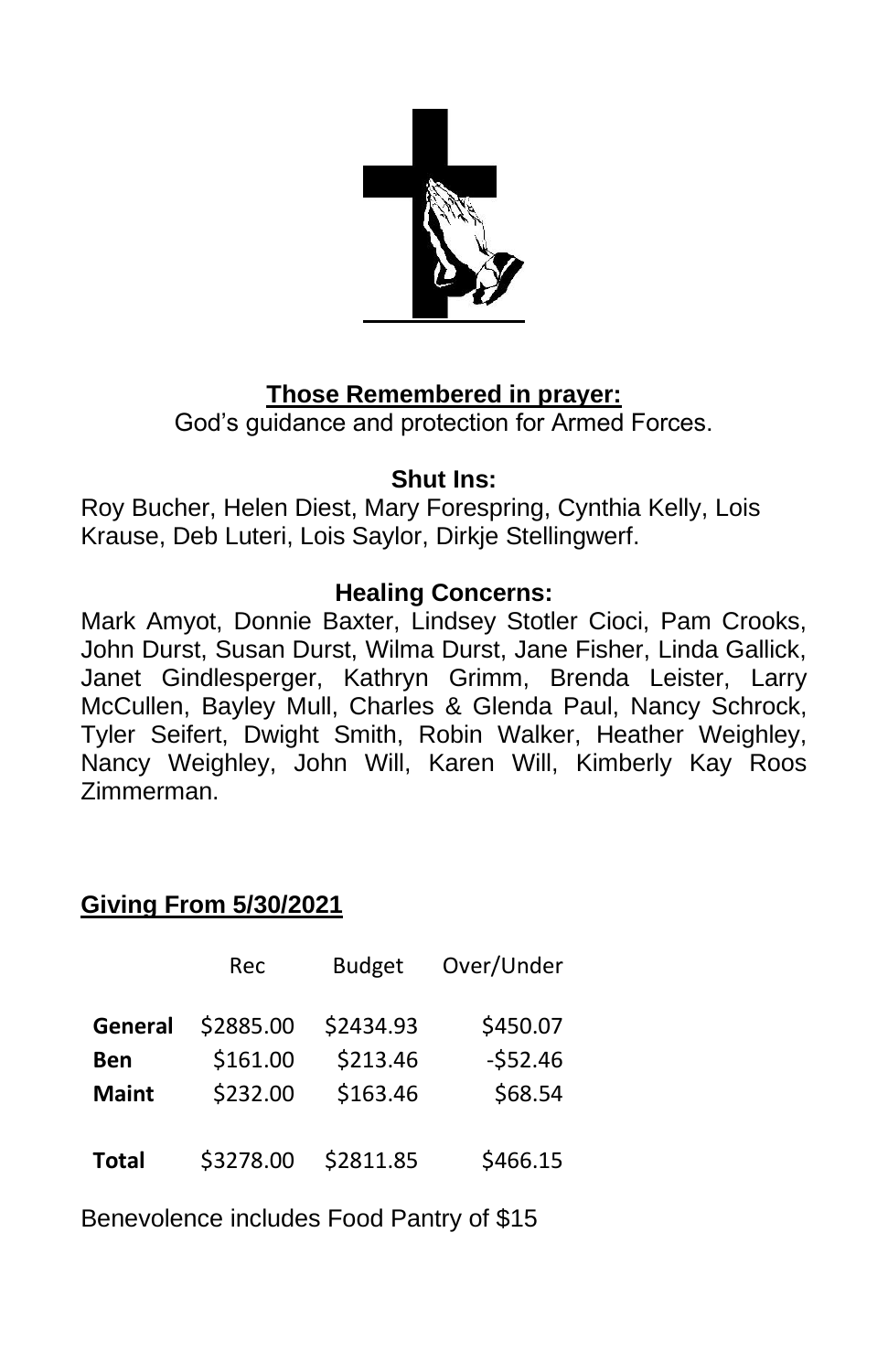*Where You May Find. . .*

**The Nursery:** *is on the lower level for children and their parent. A big screen TV is mounted in the room so that you may watch the service.*

#### **At the Sanctuary Entrances. . .**

Large Print Bulletins **Example 20** Hearing Amplifiers Recycling Boxes for Bulletins *These Days –* Devotional

#### **Assisting in Worship**

*Sound:* Alan Brick, Jim Darr

*The Flowers on the altar* in honor of both our Graduates and our Trinity Congregation Family

*The Whole Congregation in Ministry and Assisted by*

*Pastor: Rev'd Dr. David A. Williams Church Secretary: Pam Bush Chancel Choir Director Emeritus: Linda Gallick Handbells: Jeanne Hillegas Financial Secretary: Renee Gindlesperger*

*Church Contact Information Church Office Hours – Tuesday through Thursday 9:00 am to 1:00 pm* Phone: 814-267-3234 Mail: PO Box 86, Berlin, PA 15530 Email: [berlinucc@yahoo.com](about:blank) Website: [www.berlinucc.org](about:blank) **Pastor's Contact Information Cell Phone: 814-241-3919 E-Mail:** [uccvicar@gmail.com](about:blank) 603 Fletcher Street, Berlin, PA 15530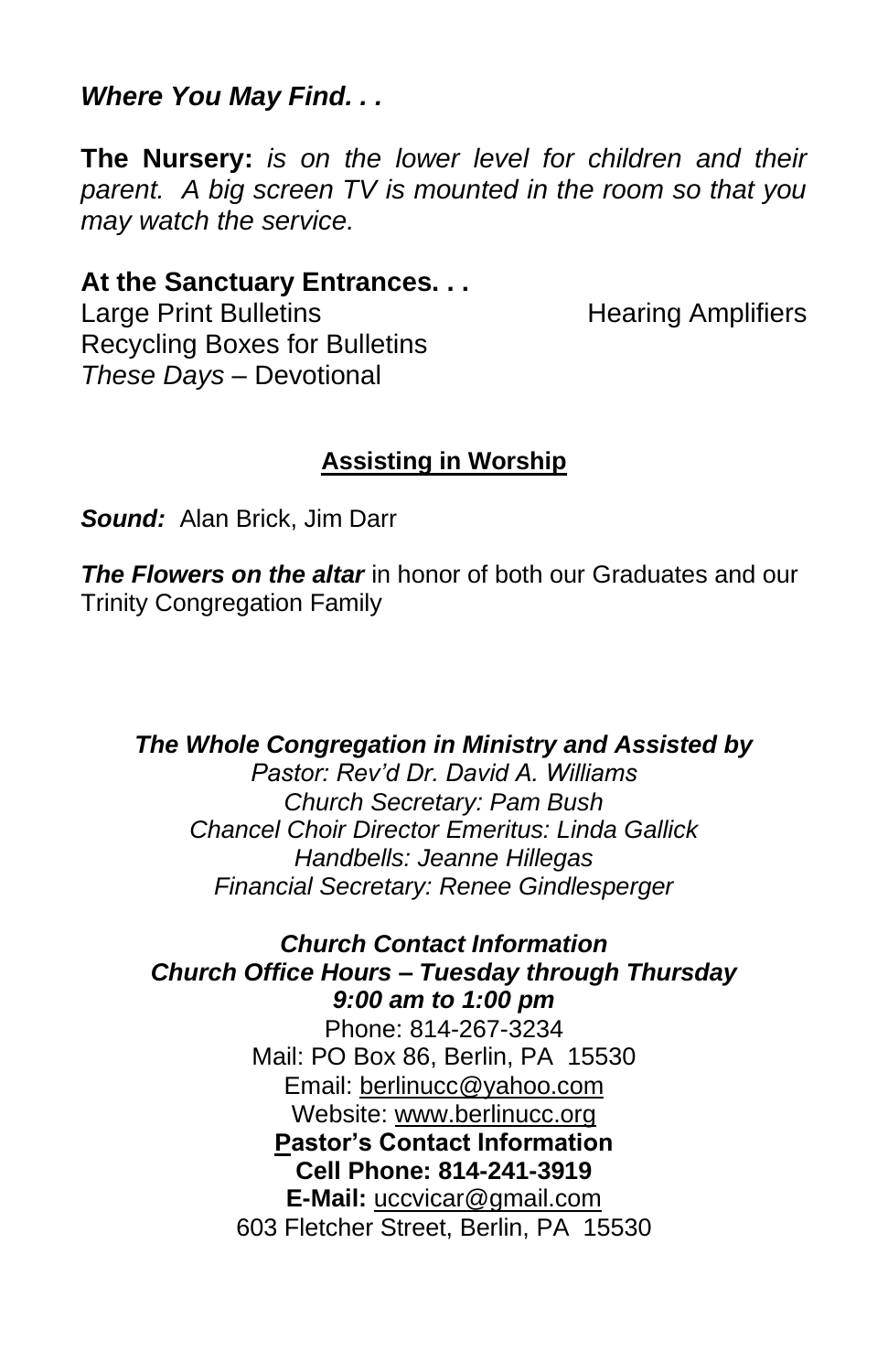"Go confidently in the direction of your dreams. Live the life you have imagined."

# – **Henry David Thoreau**

Left to right:

Jackson Hay (Son of Dwayne Hay and Jennifer Gardner) - Berlin Brothersvalley High School, Somerset Votech

Kaitlyn Gindlesperger (Daughter of Renee Gindlesperger) - Berlin Brothersvalley High School, Somerset County Technology Center

Scott Gindlesperger (Son of Mark and Lori Gindlesperger) - Gardner-Webb University with an MBA

Marshall Twombly (Son of Tammy Twombly and the late Derron Twombly) – Berlin Brothersvalley High School

Not Pictured:

2<sup>nd</sup> Lieutenant Jacob Kenneth Janicki, (Grandson of Larry & Judy McCullen), U.S. Army received a Master's Degree in Criminal Justice Studies; Applied Criminology Curriculum from the California University of Pennsylvania; The School of Graduate Studies and Research on Friday, May 7<sup>th</sup>, 2021.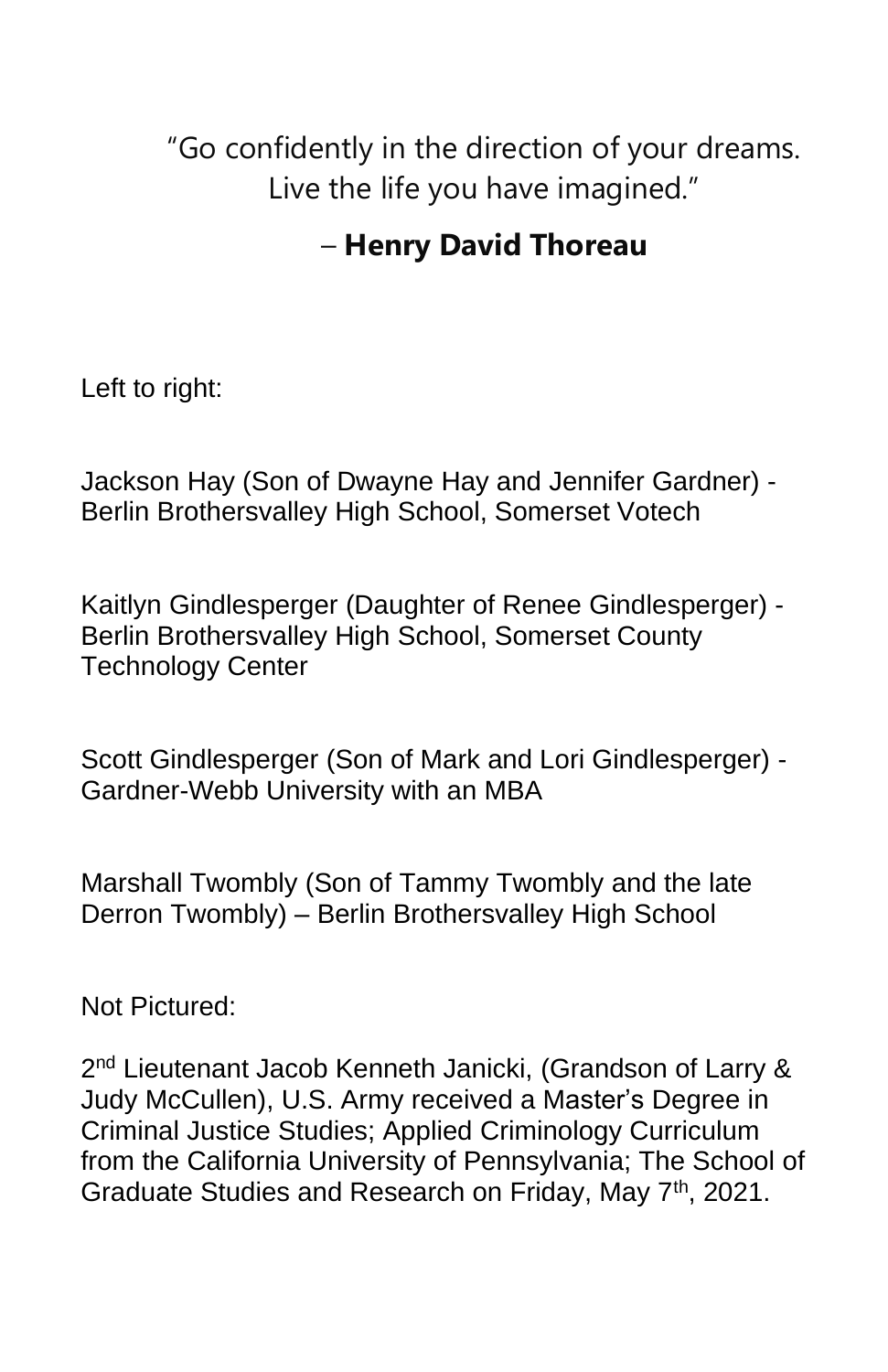Lieutenant Janicki is currently stationed at Fort Polk, Fort Polk, LA and attached to Staff of the Headquarters, 710<sup>th</sup> Brigade Support Battalion, 3<sup>rd</sup> Brigade, 10<sup>th</sup> Mountain Division (Light) and plans to make military service his career.

Congratulations and best of luck to all our Graduates!!!